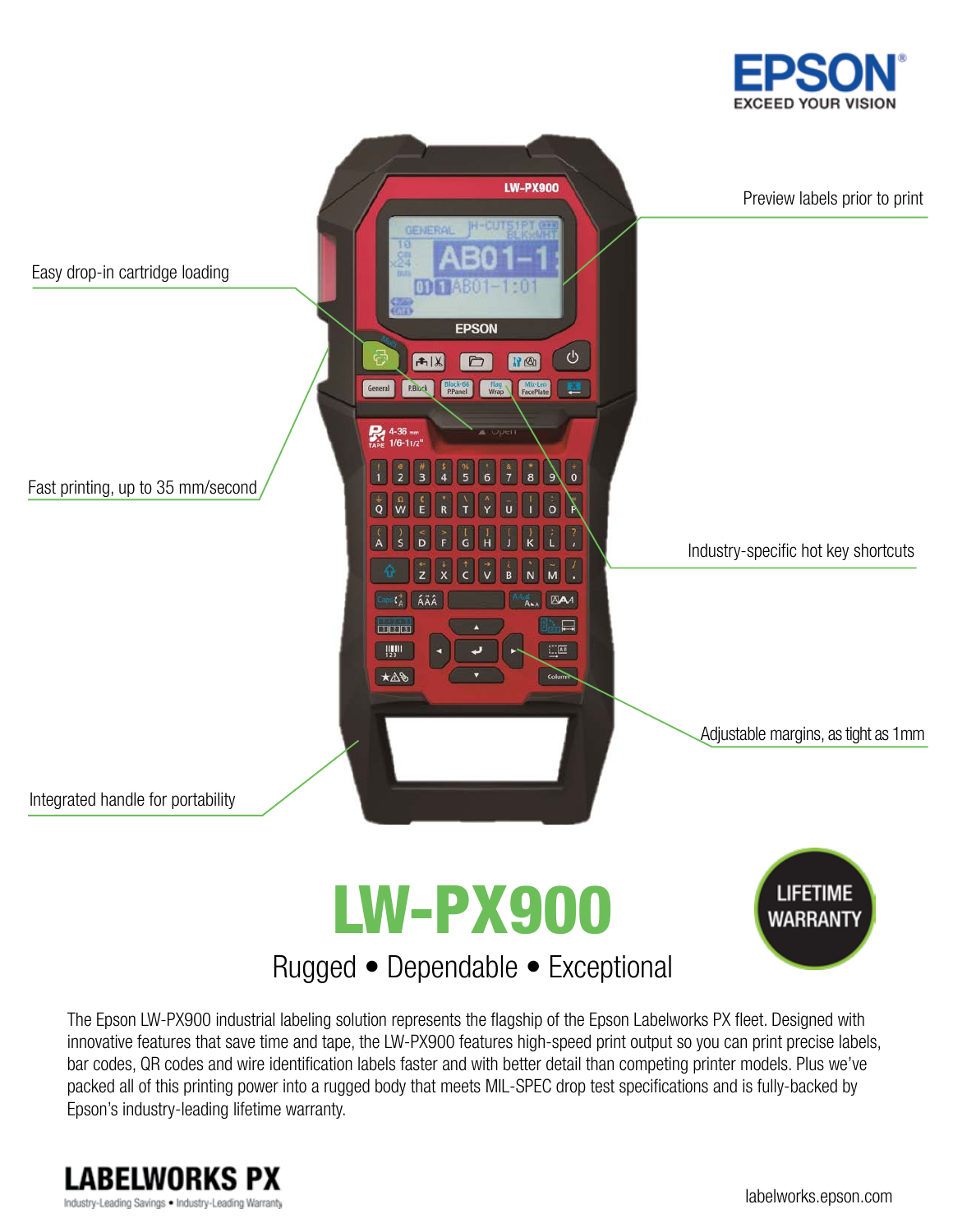# FEATURES AND FUNCTIONS

# Save Tape

Say goodbye to unnecessary tape waste! Customize your margins for optimal tape savings. Our auto-rewind technology pulls unused tape back into the machine, giving a tight 4mm lead margin and 1mm margins on printed labels.



# Automatic Half-Cut

The LW-PX900 comes with an automatic cutter for optimal efficiency. Choose between half and full-cut for your desired project. Half-cut can save you time on label assembly, full-cut can save you time on label distribution. Customize for YOUR needs!



# Mixed Length Function

Save time by printing various length labels all in a single strip of labels, separated only by Epson's half-cut feature that cuts only the label, not the backing. Print labels the size you need quickly and conveniently.



## Designed Efficiency

Features like "Pick and Print" and "Drop Stop" are designed for efficient printing in the field. As your labels print, the LW-PX900 holds them in place until you are ready to apply.





### Software-Compatible

Use Epson's Label Editor software to create professional labels for your entire workplace. Print images, bar and QR codes, tables and logos. Batch print by importing spreadsheets. It makes printing efficient!

### LABELWORKS PX PRINTERS **VITH AN INDUSTRY-LEADING** LIFETIME WARRANTY

**LIFETIME WARRANTY** 

\*Screen Content Simulated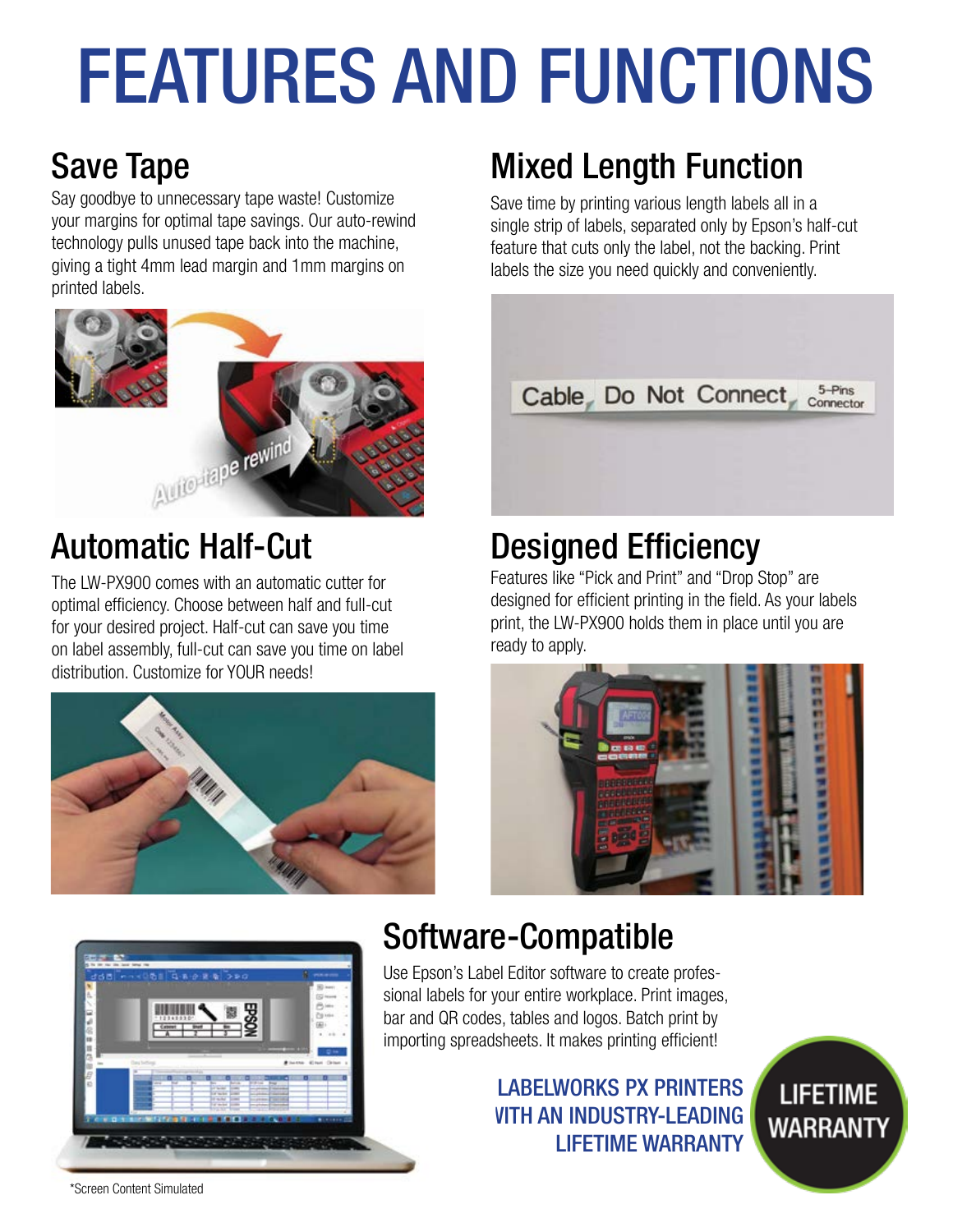TAPE LINEUP LABELWORKS PX LW-PX900



MORE SIZES, MORE COLORS

Industry-Leading Savings • Industry-Leading Warranty

| <u>MUNIC OREU, MUNE OULUNU</u><br><b>For All Your Industrial Labeling Needs</b> |                                                                   |                                                |                                                                                         |                                      |                                                                     |                                     |                                   |                           |                                 |                                   |                                   |                                  |                                                       |                           |                                                                                                             |                                |
|---------------------------------------------------------------------------------|-------------------------------------------------------------------|------------------------------------------------|-----------------------------------------------------------------------------------------|--------------------------------------|---------------------------------------------------------------------|-------------------------------------|-----------------------------------|---------------------------|---------------------------------|-----------------------------------|-----------------------------------|----------------------------------|-------------------------------------------------------|---------------------------|-------------------------------------------------------------------------------------------------------------|--------------------------------|
| <b>TAPE</b>                                                                     | $\left( \cdot \right)$<br><b>Temperature</b><br><b>Resistance</b> |                                                | $\frac{1}{2}$<br>Water<br><b>Resistance</b>                                             | <b>Chemical</b><br><b>Resistance</b> | $\left( \mathbf{S} \right)$<br><b>Humidity</b><br><b>Resistance</b> | <b>Scratch</b><br><b>Resistance</b> |                                   |                           |                                 |                                   |                                   |                                  |                                                       |                           | <b>ABEL</b><br>ana mwaka wa 197<br>EPSON                                                                    |                                |
| 1/6''<br>4mm                                                                    | <b>BLACK</b><br>on clear<br>(Limited Supply,                      | <b>BLACK</b><br>on white                       | <b>STANDARD INDUSTRIAL TAPES - 30'</b><br><b>BLACK</b><br>on yellow<br>(Limited Supply) |                                      |                                                                     |                                     |                                   |                           |                                 |                                   |                                   |                                  |                                                       |                           | -----<br>8888888888<br><b>BRRAADDASS</b><br><b>RRABBBBBBBB</b>                                              |                                |
| 1/4"<br>6mm                                                                     | 204BCPX<br><b>BLACK</b><br>on clear<br>206BCPX                    | 204BWPX<br><b>BLACK</b><br>on white<br>206BWPX | 204BYPX<br><b>BLACK</b><br>on yellow<br>206BYPX                                         | <b>WHITE</b><br>on black<br>206WBPX  | <b>BLACK</b><br>on green<br>206BGPX                                 | <b>BLACK</b><br>on blue<br>206BBPX  | <b>BLACK</b><br>on red<br>206BRPX |                           |                                 |                                   |                                   |                                  |                                                       | w.<br><b>Kalk</b>         | <b>DIARRESSE</b><br>wa as I was see<br><b>PART</b><br><b>COME</b><br>п<br><b>COMPANY</b><br><b>Contract</b> | ●■<br><b>FEE</b>               |
| 3/8''<br>9mm                                                                    | <b>BLACK</b><br>on clear<br>209BCPX                               | <b>BLACK</b><br>on white<br>209BWPX            | <b>BLACK</b><br>on yellow<br>209BYPX                                                    | <b>WHITE</b><br>on black<br>209WBPX  | <b>BLACK</b><br>on green<br>209BGPX                                 | <b>BLACK</b><br>on blue<br>209BBPX  | <b>BLACK</b><br>on red<br>209BRPX |                           |                                 |                                   |                                   |                                  |                                                       |                           |                                                                                                             |                                |
| 1/2''<br>12mm                                                                   | <b>BLACK</b><br>on clear                                          | <b>BLACK</b><br>on white                       | <b>BLACK</b><br>on yellow                                                               | <b>WHITE</b><br>on black             | <b>BLACK</b><br>on green                                            | <b>BLACK</b><br>on blue             | <b>BLACK</b><br>on red            | <b>BLACK</b><br>on orange | <b>WHITE</b><br>on clear        | <b>WHITE</b><br>on vivid<br>red   | <b>WHITE</b><br>on vivid<br>green | <b>WHITE</b><br>on vivid<br>blue | GOLD<br>on clear<br>n Tin                             | <b>GOLD</b><br>on black   | <b>BLACK</b><br>on white<br>removable<br>adhesive                                                           | <b>RED</b><br>on white<br>NEW! |
|                                                                                 | 212BCPX                                                           | 212BWPX                                        | 212BYPX                                                                                 | 212WBPX                              | 212BGPX                                                             | 212BBPX                             | 212BRPX                           | 212BOPX                   | 212WCPX                         | 212WRPX                           | 212WGPX                           | 212WLPX                          | 212GCPX                                               | 212GBPX                   | 212RAPX                                                                                                     | 212RWPX                        |
| 3/4''<br>18mm                                                                   | <b>BLACK</b><br>on clear<br>T.<br>a s                             | <b>BLACK</b><br>on white                       | <b>BLACK</b><br>on yellow                                                               | <b>WHITE</b><br>on black             | <b>BLACK</b><br>on green                                            | <b>BLACK</b><br>on blue             | <b>BLACK</b><br>on red            | <b>BLACK</b><br>on orange | <b>WHITE</b><br>on clear<br>888 | <b>WHITE</b><br>on vivid<br>red   | <b>WHITE</b><br>on vivid<br>green | <b>WHITE</b> on<br>vivid blue    | <b>WHITE</b><br>on vivid<br>orange<br>Limited Supply, | <b>BLACK</b><br>on violet | <b>BLACK on</b><br>translucent<br>matte<br>(Limited Supply)                                                 |                                |
|                                                                                 | 218BCPX                                                           | 218BWPX                                        | 218BYPX                                                                                 | 218WBPX                              | 218BGPX                                                             | 218BBPX                             | 218BRPX                           | 218BOPX                   | 218WCPX                         | 218WRPX                           | 218WGPX                           | 218WLPX                          | 218WOPX                                               | 218BVPX                   | 218BTMPX                                                                                                    |                                |
| 1''<br>24mm                                                                     | <b>BLACK</b><br>on clear                                          | <b>BLACK</b><br>on white                       | <b>BLACK</b><br>on yellow                                                               | WHITE<br>on black                    | <b>BLACK</b><br>on green                                            | <b>BLACK</b><br>on blue             | <b>BLACK</b><br>on red            | <b>BLACK</b><br>on orange | <b>WHITE</b><br>on clear        | <b>WHITE</b><br>on vivid<br>red   | <b>WHITE</b><br>on vivid<br>green | <b>WHITE</b><br>on vivid<br>blue | <b>WHITE</b><br>on vivid<br>orange<br>(Limited Supply |                           |                                                                                                             |                                |
|                                                                                 | 224BCPX                                                           | 224BWPX                                        | 224BYPX                                                                                 | 224WBPX                              | 224BGPX                                                             | 224BBPX                             | 224BRPX                           | 224BOPX                   | 224WCPX                         | 224WRPX                           | 224WGPX                           | 224WLPX                          | 224WOPX                                               |                           |                                                                                                             |                                |
| 11/2"<br>36mm                                                                   | <b>BLACK</b><br>on clear                                          | <b>BLACK</b><br>on white                       | <b>BLACK</b><br>on yellow                                                               | WHITE<br>on black                    | <b>BLACK</b><br>on green                                            | <b>BLACK</b><br>on blue             | <b>BLACK</b><br>on red            | <b>BLACK</b><br>on orange | <b>WHITE</b><br>on vivid<br>red | <b>WHITE</b><br>on vivid<br>green | <b>WHITE</b><br>on vivid<br>blue  |                                  |                                                       |                           |                                                                                                             |                                |
|                                                                                 | 236BCPX                                                           | 236BWPX                                        | 236BYPX                                                                                 | 236WBPX                              | 236BGPX                                                             | 236BBPX                             | 236BRPX                           | 236BOPX                   | 236WRPX                         | 236WGPX                           | 236WLPX                           |                                  |                                                       |                           |                                                                                                             |                                |

### SPECIALTY TAPES

**Silver Matte -** 30'

| <b>Black</b> on silver matte |                                         |                           |      |               |  |  |
|------------------------------|-----------------------------------------|---------------------------|------|---------------|--|--|
| 3/8''<br>9 <sub>mm</sub>     | 1/2''<br>12mm                           | 3/4''<br>18 <sub>mm</sub> | 24mm | 11/2"<br>36mm |  |  |
|                              | 209SMPX 212SMPX 218SMPX 224SMPX 236SMPX |                           |      |               |  |  |

#### Strong Adhesive - 30' A clear image for all identification applications.

|                 | <b>Black</b> | <b>Black</b>    |
|-----------------|--------------|-----------------|
|                 | on white     | on vellow       |
| 3/8''(9mm)      | 209IBWPX     | 209IBYPX        |
| 1/2''(12mm)     | 212IBWPX     | <b>212IBYPX</b> |
| 3/4''(18mm)     | 218IBWPX     | 218IBYPX        |
| 1''(24mm)       | 224IBWPX     | 224IBYPX        |
| $11/2$ " (36mm) | 236IBWPX     | 236IBYPX        |
|                 |              |                 |

#### **Self-Laminating Overwrap**

| 224SLPX | 1/4" (24mm) Black on white, 3/4" Clear                                                 |
|---------|----------------------------------------------------------------------------------------|
|         | Tail (30')                                                                             |
|         | NEW! 224VSLPX   1/4" (24mm) Vinyl Black on white                                       |
|         | 3/4" Clear Tail (26')                                                                  |
|         | NEW! 236VSLPX   1/2" (36mm) Vinyl Black on white                                       |
|         | 1" Clear Tail (26')                                                                    |
|         | Wire wrap tape prints on white area and has<br>clear tail to overlap printed material. |

### **NEW! Vinyl Tape -** 22.9'

|                  | <b>Black</b> | <b>Black</b> |  |
|------------------|--------------|--------------|--|
|                  | on white     | on yellow    |  |
| 12mm             | 212VTBWPX    | 212VTBYPX    |  |
| 18 <sub>mm</sub> | 218VTBWPX    | 218VTBYPX    |  |
| 24mm             | 224VTBWPX    | 224VTBYPX    |  |
| 36 <sub>mm</sub> | 236VTBWPX    | 236VTBYPX    |  |
|                  |              |              |  |

#### **Magnetic Tape -** 4.9'

|                    | Black<br>on white                                                            | <b>Black</b><br>on vellow | <b>Black</b><br>on red | <b>Black</b><br>on blue | <b>Black</b><br>on green |
|--------------------|------------------------------------------------------------------------------|---------------------------|------------------------|-------------------------|--------------------------|
|                    | 1/2" 212MTBWPX-4.9 212MTBYPX-4.9 212MTBRPX-4.9 212MTBBPX-4.9 212MTBGPX-4.9   |                           |                        |                         |                          |
| 3/4''              | 218MTBWPX-4.9 218MTBYPX-4.9 218MTBRPX-4.9 218MTBBPX-4.9 218MTBGPX-4.9        |                           |                        |                         |                          |
| $1$ $\prime\prime$ | 224MTBWPX-4.9 224MTBYPX-4.9 224MTBRPX-4.9 224MTBBPX-4.9 224MTBGPX-4.9        |                           |                        |                         |                          |
|                    | 1 1/2" 236MTBWPX-4.9 236MTBYPX-4.9 236MTBRPX-4.9 236MTBBPX-4.9 236MTBGPX-4.9 |                           |                        |                         |                          |

**Shrink Tube - 96"** Compliance Standards: UL Standard 224 (Related Temperature: 125°C, **Rated VII** Faced Voltage: 300V, Flame Resistance Grade VW-1)

|        | AWG        | <b>Black</b><br>on red | <b>Black</b><br>on yellow | Black<br>on white | <b>Black</b><br>on green | <b>Black</b><br>on blue | White<br>on black |
|--------|------------|------------------------|---------------------------|-------------------|--------------------------|-------------------------|-------------------|
| 1/8''  | $14 - 22$  |                        | 203B20BYPX                | 203B20BWPX        |                          |                         |                   |
|        |            |                        | Comina Soon!              | Coming Soon!      |                          |                         |                   |
| 1/8''  | $16 - 22$  |                        | 203STBYPX                 | 203STBWPX         |                          |                         |                   |
| 3/16'' | $8 - 12$   | 205STBRPX              | 205STBYPX                 | 205STBWPX         |                          |                         | 205STWBPX         |
| 3/16'' | $10 - 20$  |                        |                           |                   | 205STBGPX                | 205STBBPX               |                   |
| 1/4"   | $6 - 18$   |                        |                           | 208B20BWPX        |                          |                         |                   |
|        |            |                        |                           | Comina Soon!      |                          |                         |                   |
| 1/4"   | $10 - 20$  |                        | 208STBYPX                 | 208STBWPX         |                          |                         |                   |
| 3/8''  | $4 - 12$   |                        |                           | 210STBWPX         |                          |                         |                   |
| 1/2"   | $2 - 8$    | 211STBRPX              | 211STBYPX                 | 211STBWPX         |                          |                         | 211STWBPX         |
| 9/16'' | $0 - 5$    |                        | 214STBYPX                 | 214STBWPX         |                          |                         |                   |
| 7/8''  | $0000 - 1$ |                        | 221STBYPX                 | 221STBWPX         |                          |                         |                   |
| .      |            |                        |                           |                   |                          |                         |                   |

*Polyole n Shrink Tube Cartridge Color & Sizes (length=96")*

#### **Fluorescent -** 3/4" 18mm 30'









224RFWPX **224RFWPX 1" Black** on Reflective white *Limited Supply*

**A** 

魓